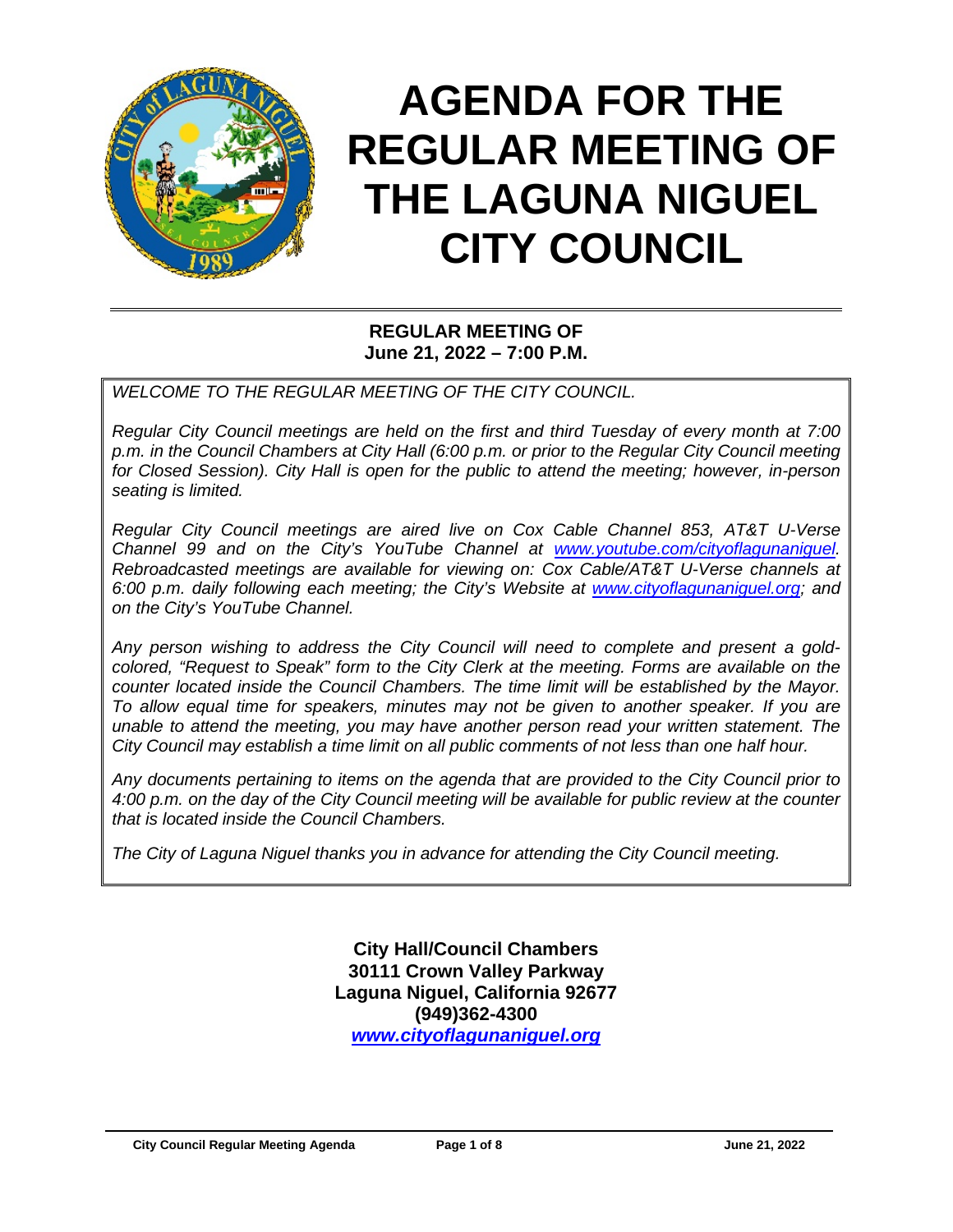# **CALL TO ORDER AND ROLL CALL – 7:00 p.m.**

**INVOCATION –** Anne Cooling, First Church of Christ, Scientist

**PLEDGE OF ALLEGIANCE –** Scout Troop 700

# **PRESENTATIONS**

- **1. Kid of the Month Presentation**
- **2. Proclamation Recognizing Orange County Fire Authority (OCFA) Water Safety Campaigns**
- **3. Recognition of Laguna Niguel Police Services Deputy of the Year Recipient, Deputy Frank De Leo**

# **PUBLIC COMMENTS**

# **CONSENT CALENDAR**

**1. Warrants of [June 21, 2022](https://www.cityoflagunaniguel.org/DocumentCenter/View/22892/20220621_01_Warrant)**

## *Recommendation*

Approve as written or amended.

**2. [Payroll Summary Register](https://www.cityoflagunaniguel.org/DocumentCenter/View/22893/20220621_02_Payroll)**

# *Recommendation*

Approve as written or amended.

**3. [Minutes of the Special City Council Meeting on June 7, 2022, and the](https://www.cityoflagunaniguel.org/DocumentCenter/View/22894/20220621_03_Minutes)  [Regular City Council Meeting](https://www.cityoflagunaniguel.org/DocumentCenter/View/22894/20220621_03_Minutes) on June 7, 2022**

# *Recommendation*

Approve as written or amended.

**4. [Approval of Amendment No. 1 to the Maintenance Services Agreement for](https://www.cityoflagunaniguel.org/DocumentCenter/View/22895/20220621_04_ServAgree_Amend1_ProPipe)  [Storm Drain System Video Detection and Cleaning with Pro Pipe, Inc.](https://www.cityoflagunaniguel.org/DocumentCenter/View/22895/20220621_04_ServAgree_Amend1_ProPipe)**

# *Recommendation*

Staff recommends that the City Council: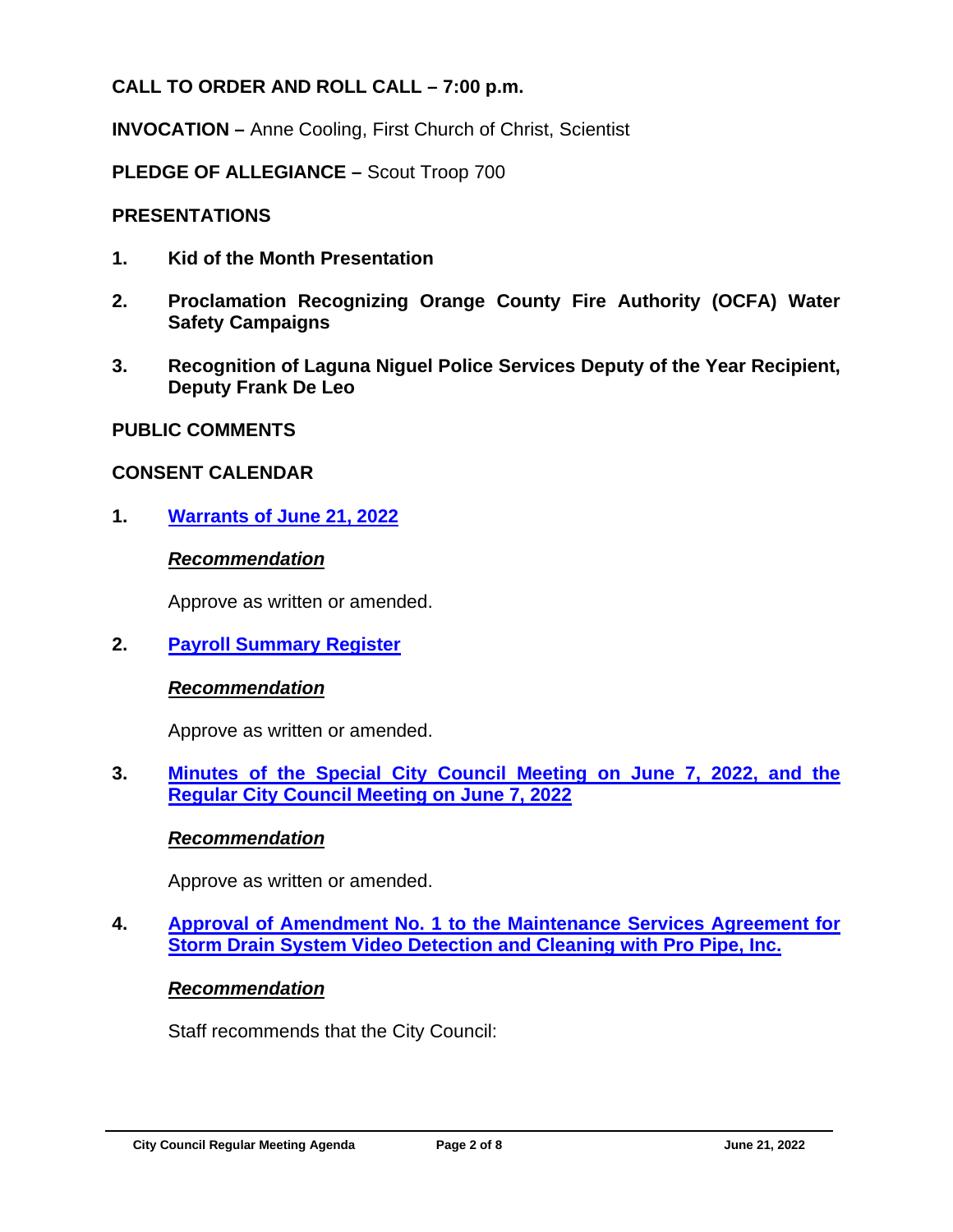- 1. Approve Amendment No. 1 to the Maintenance Services Agreement for Storm Drain System Video Detection and Cleaning with Hoffman Southwest Corp., dba Professional Pipe Services (Pro-Pipe) to extend the term from July 1, 2022 through June 30, 2023 for the not-to-exceed amount of \$210,000 per year;
- 2. Recognize the official corporation name change from Hoffman Southwest, Corp., dba Professional Pipe Services (Pro-Pipe) to Pro Pipe, Inc., as certified with the Secretary of State;
- 3. Authorize a not-to-exceed 20% contingency per year of the total contract in the amount of \$42,000 for unforeseen conditions or extra work and authorize the Public Works Director/City Engineer to approve additional work for a total not-to-exceed amount of \$252,000 per year, if needed; and,
- 4. Authorize the City Manager to execute Amendment No. 1 and future amendments to the Maintenance Services Agreement with Pro Pipe, Inc., subject to the City Attorney making non-substantive changes.

## **5. [Approval of Amendment No. 2 to the Maintenance Services Agreement with](https://www.cityoflagunaniguel.org/DocumentCenter/View/22896/20220621_05_ServAgree_Amend2_Natures)  [Nature's Image Inc. to Provide Wetlands](https://www.cityoflagunaniguel.org/DocumentCenter/View/22896/20220621_05_ServAgree_Amend2_Natures) and Habitat Maintenance for the [City of Laguna Niguel](https://www.cityoflagunaniguel.org/DocumentCenter/View/22896/20220621_05_ServAgree_Amend2_Natures)**

# *Recommendation*

Staff recommends that the City Council:

- 1. Approve Amendment No. 2 to the Maintenance Services Agreement for Wetland and Habitat Maintenance with Nature's Image, Inc. to extend the term from July 1, 2022 through June 30, 2023 for the not-to-exceed amount of \$163,217 per year; and,
- 2. Authorize the City Manager to execute Amendment No. 2 and future amendments to the Maintenance Services Agreement with Nature's Image, Inc., subject to the City Attorney making non-substantive changes.

## **6. [Approval of Plans and Specifications for the Annual Residential Overlay](https://www.cityoflagunaniguel.org/DocumentCenter/View/22897/20220621_06_CCNo21-33)  [Program Fiscal Year 2021-22, Cash Contract No. 21-33,](https://www.cityoflagunaniguel.org/DocumentCenter/View/22897/20220621_06_CCNo21-33) and Authorization [to Advertise the Project for Bids](https://www.cityoflagunaniguel.org/DocumentCenter/View/22897/20220621_06_CCNo21-33)**

# *Recommendation*

Staff recommends that the City Council:

1. Approve the Plans and Specifications for the Annual Residential Overlay Program Fiscal Year 2021-22, Cash Contract No. 21-33; and,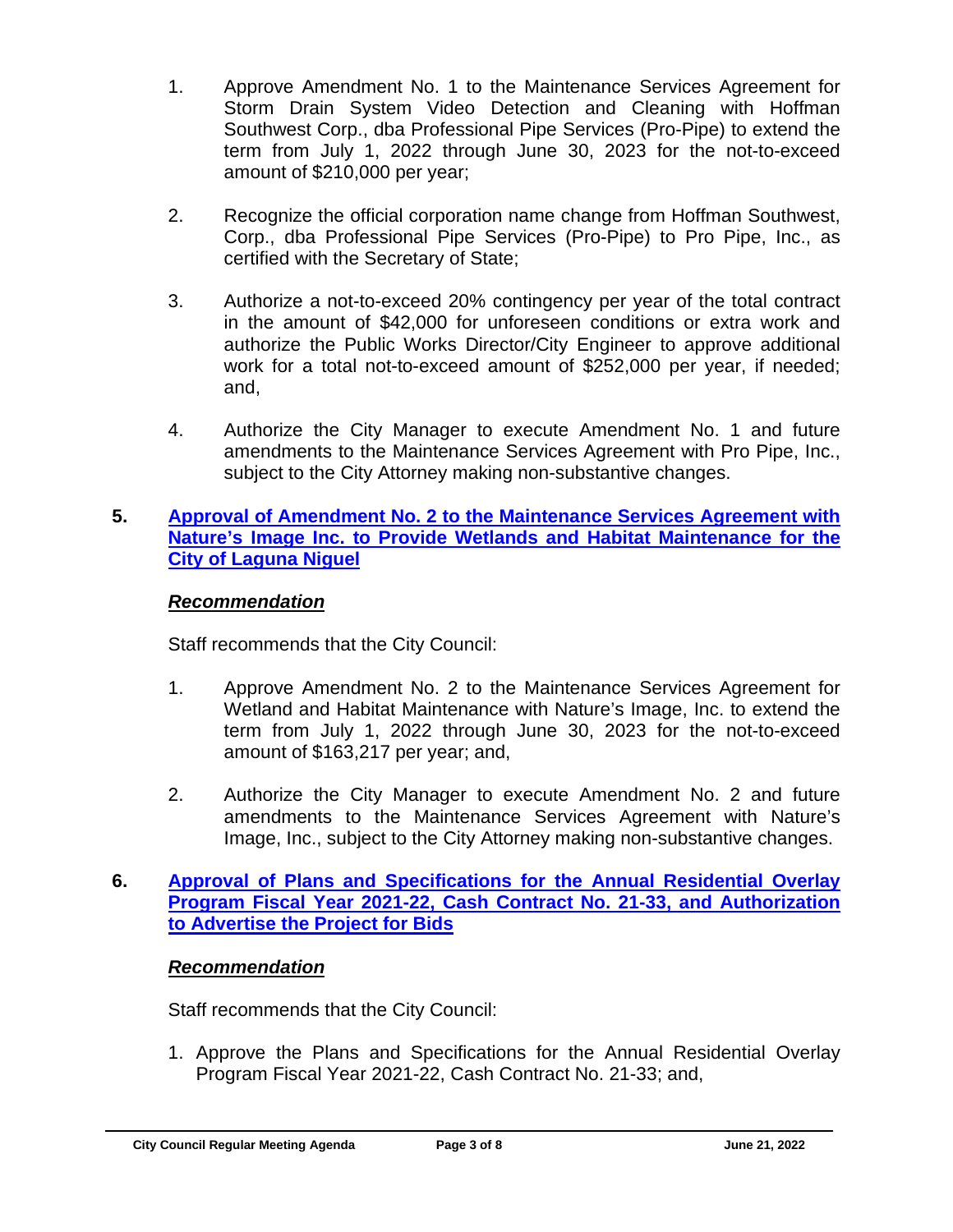2. Authorize staff to advertise the project for bids.

## **7. [Approval of Plans and Specifications for the Annual Residential Overlay](https://www.cityoflagunaniguel.org/DocumentCenter/View/22898/20220621_07_CCNo22-13)  [Program Fiscal Year 2022-23, Cash Contract No. 22-13,](https://www.cityoflagunaniguel.org/DocumentCenter/View/22898/20220621_07_CCNo22-13) and Authorization [to Advertise the Project for Bids](https://www.cityoflagunaniguel.org/DocumentCenter/View/22898/20220621_07_CCNo22-13)**

## *Recommendation*

Staff recommends that the City Council:

- 1. Approve the Plans and Specifications for the Annual Residential Overlay Program Fiscal Year 2022-23, Cash Contract No. 22-13; and,
- 2. Authorize staff to advertise the project for bids.

## **8. [Annual Review of Traffic Controls for Schools](https://www.cityoflagunaniguel.org/DocumentCenter/View/22899/20220621_08_TrafficControls)**

### *Recommendation*

Staff recommends that the City Council:

- 1. Approve the modification of signs that prohibit stopping or unloading on southbound Chapparosa Park Road between Seaglen Drive and Saltaire from 7:00 AM to 9:00 AM and from 12:00 PM to 3:00 PM on school days;
- 2. Approve the modification of signs that prohibit parking on eastbound Adelanto Drive between Crown Valley Parkway and Via Acaso Drive from 7:00 AM to 9:00 AM, from 12:00 PM to 4:00 PM, and for the public parking area frequently utilized by pickleball court users, from 7:00 to 9:00 AM and from 12:30 PM to 4:00 PM on school days; and,
- 3. Direct Police Services to continue enforcement efforts in and around the schools.

## **9. [Adoption of Resolution No. 2022-1400, Approving the City of Laguna Niguel](https://www.cityoflagunaniguel.org/DocumentCenter/View/22900/20220621_09_ResoNo2022-1400)  [Personnel Rules and Regulations](https://www.cityoflagunaniguel.org/DocumentCenter/View/22900/20220621_09_ResoNo2022-1400)**

### *Recommendation*

Staff recommends the City Council Adopt Resolution No. 2022-1400, Approving the City of Laguna Niguel Personnel Rules and Regulations.

**10. [Adoption of Resolution No. 2022-1393, Adopting](https://www.cityoflagunaniguel.org/DocumentCenter/View/22901/20220621_10_ResoNo2022-1393) a List of Projects for Fiscal Year 2022-23 [Funded by SB 1: The Road Repair and Accountability](https://www.cityoflagunaniguel.org/DocumentCenter/View/22901/20220621_10_ResoNo2022-1393)  [Act of 2017](https://www.cityoflagunaniguel.org/DocumentCenter/View/22901/20220621_10_ResoNo2022-1393)**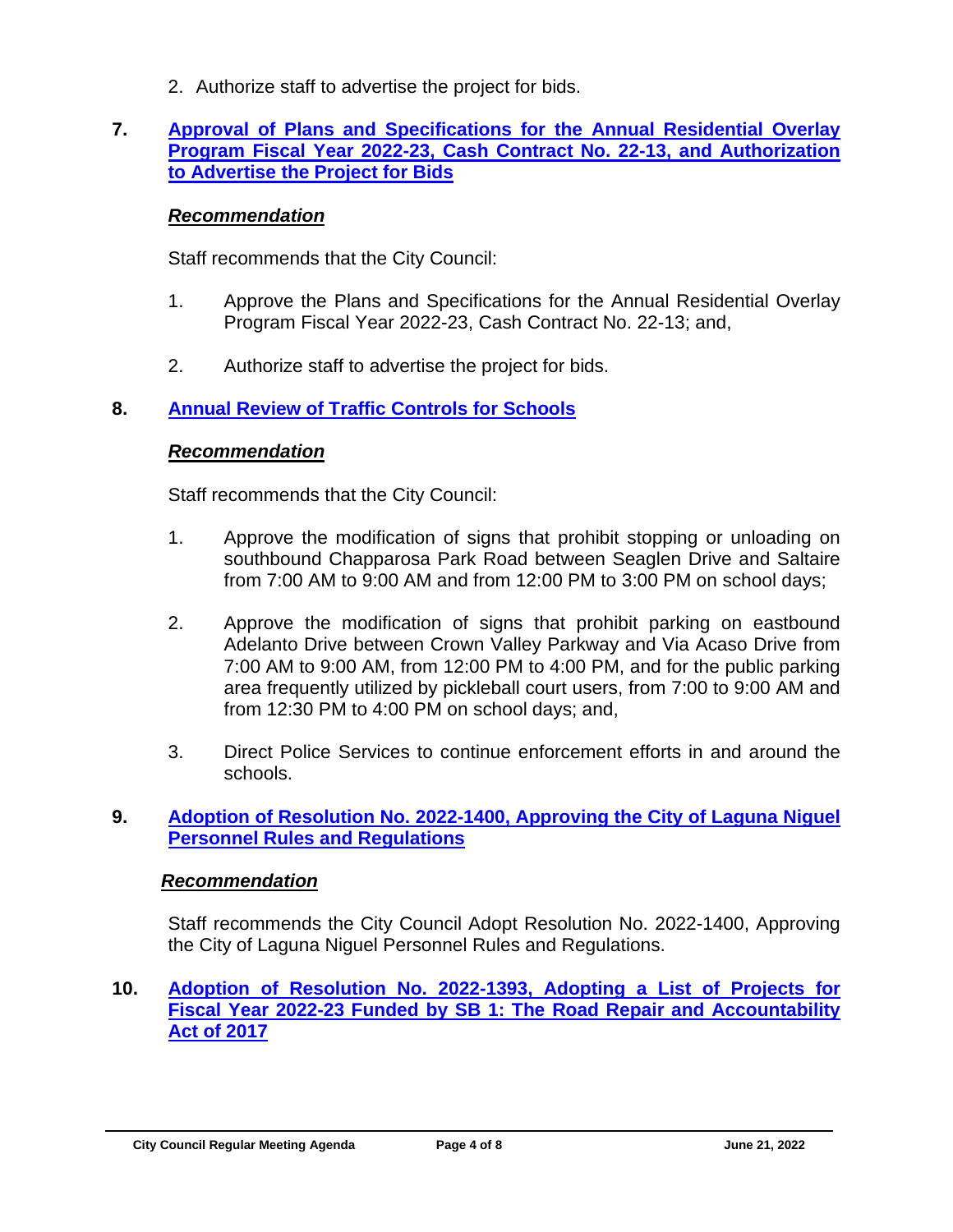#### *Recommendation*

Staff recommends that the City Council:

- 1. Approve the recommended list of projects for Fiscal Year 2022-23 to be funded by SB 1: The Road Repair and Accountability Act of 2017; and,
- 2. Adopt Resolution No. 2022-1393, Adopting a List of Projects for Fiscal Year 2022-23 Funded by SB 1: The Road Repair and Accountability Act of 2017.

## **11. [Orange County Transportation Authority](https://www.cityoflagunaniguel.org/DocumentCenter/View/22902/20220621_11_MeasureM2) OC Go (Measure M2) Eligibility [Package Submittal](https://www.cityoflagunaniguel.org/DocumentCenter/View/22902/20220621_11_MeasureM2)**

#### *Recommendation*

Staff recommends that the City Council:

- 1. Adopt Resolution No. 2022-1394, adopting a Seven-Year Capital Improvement Program for Fiscal Years 2022-23 through 2028-29 for compliance with the Measure M2 eligibility requirements;
- 2. Adopt Resolution No. 2022-1395, concerning the status and update of the Pavement Management Program for the City of Laguna Niguel; and,
- 3. Direct staff to submit the City's OC Go (Measure M2) Eligibility Package to the Orange County Transportation Authority prior to June 30, 2022.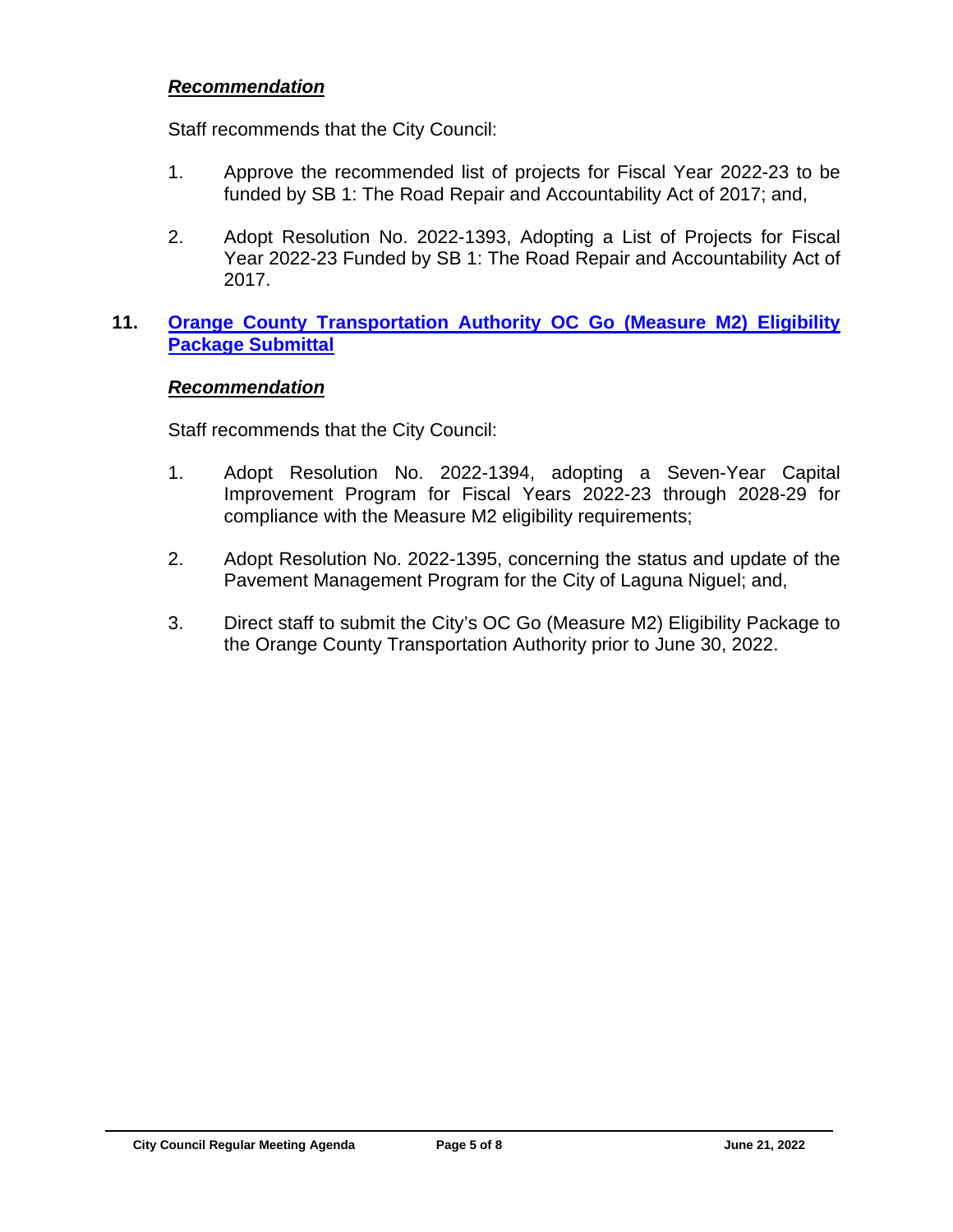#### **PUBLIC HEARING**

**1. [Environmental Impact Report EIR 22-01, General Plan Amendment GPA 19-](https://www.cityoflagunaniguel.org/DocumentCenter/View/22903/20220621_PH1_CityCenter) [01, Zone Change ZC 19-01, Zoning Code Amendment ZCA 19-01, Site](https://www.cityoflagunaniguel.org/DocumentCenter/View/22903/20220621_PH1_CityCenter)  [Development Permit SDP 19-03, Use Permit UP 19-22, and Vesting](https://www.cityoflagunaniguel.org/DocumentCenter/View/22903/20220621_PH1_CityCenter)  [Tentative Tract Map VTTM 19024 \(City Center Mixed-Use Project\)](https://www.cityoflagunaniguel.org/DocumentCenter/View/22903/20220621_PH1_CityCenter) -** A request to develop a new mixed-use project consisting of approximately 158,600 square feet of commercial space (e.g., retail shops, restaurants, office space), a new community library (approximately 16,300 square feet), 275 residential apartment homes, parking structure, and extensive walkable open spaces, paseos, and plazas. The project site is approximately 25 acres in area and is located adjacent to City Hall, directly west of the Crown Valley Parkway and Alicia Parkway intersection.

#### *Recommendation*

Staff recommends that the City Council open the public hearing, take public testimony, close the public hearing, and then take the following actions:

- 1. Adopt Resolution No. 2022-1396, certifying Environmental Impact Report EIR 22-01 (SCH No. 2019110083) and adopting CEQA Findings of Fact, a Statement of Overriding Considerations, and associated Mitigation Monitoring and Reporting Program;
- 2. Adopt Resolution No. 2022-1397, approving General Plan Amendment 19- 01;
- 3. Waive full reading, make any amendments to, and introduce Ordinance No. 2022-216 by title:

## ORDINANCE NO. 2022-216

#### AN ORDINANCE OF THE CITY COUNCIL OF THE CITY OF LAGUNA NIGUEL, CALIFORNIA ADOPTING ZONING CODE AMENDMENT ZCA 19-01 (CITY CENTER MIXED-USE PROJECT)

Direct that the proposed Ordinance, with any changes to it, be placed on the agenda for the next regularly scheduled City Council meeting and adopt the Ordinance at that meeting;

4. Waive full reading, make any amendments to, and introduce Ordinance No. 2022-217 by title:

### ORDINANCE NO. 2022-217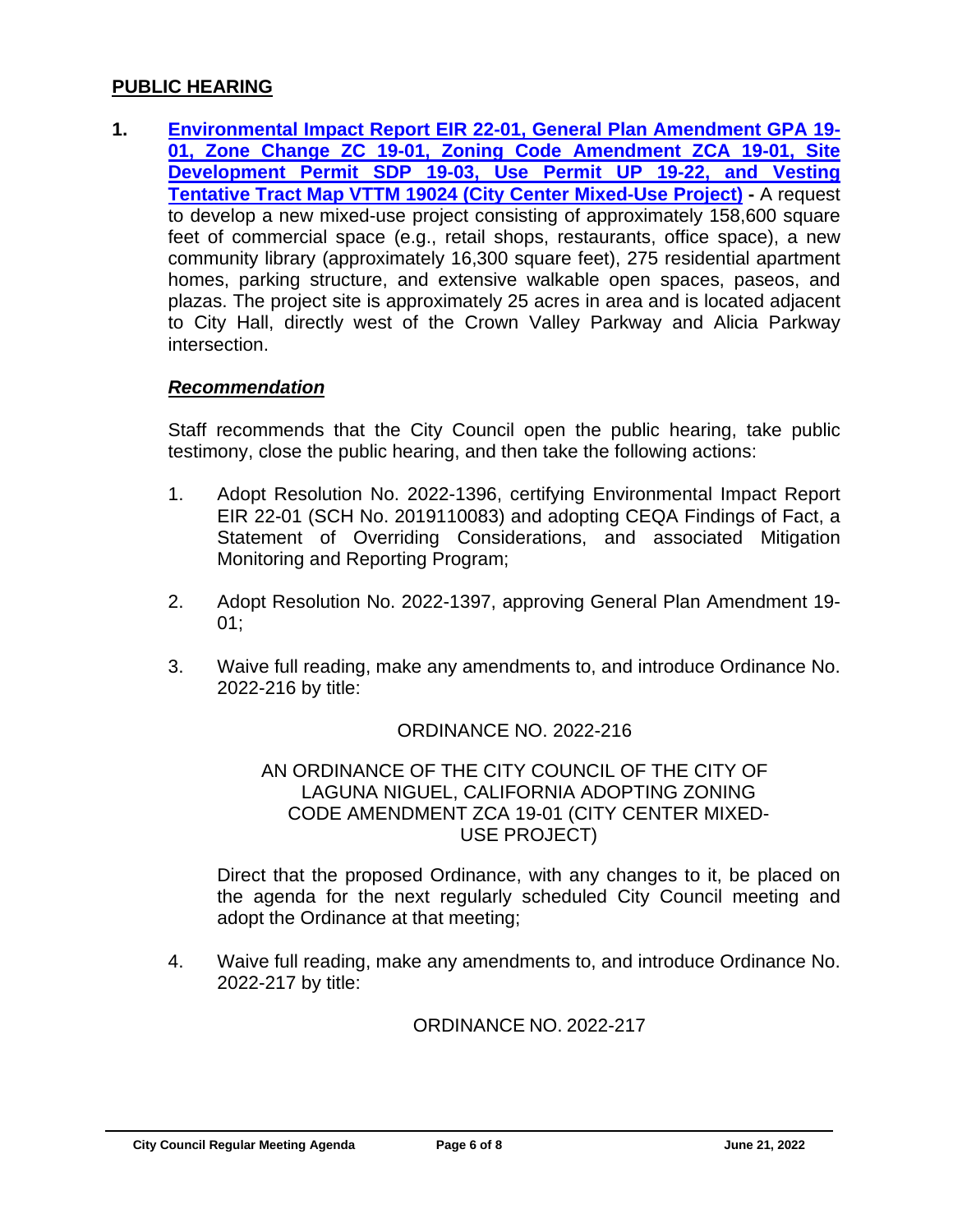### AN ORDINANCE OF THE CITY COUNCIL OF THE CITY OF LAGUNA NIGUEL, CALIFORNIA ADOPTING ZONE CHANGE ZC 19-01 (CITY CENTER MIXED-USE PROJECT)

Direct that the proposed Ordinance, with any changes to it, be placed on the agenda for the next regularly scheduled City Council meeting and adopt the Ordinance at that meeting;

- 5. Adopt Resolution No. 2022-1398, approving Vesting Tentative Tract Map 19024, including extension, subject to conditions; and
- 6. Adopt Resolution No. 2022-1399, approving Site Development Permit SDP 19-03 and Use Permit UP 19-22, subject to conditions.

# **OTHER BUSINESS/COUNCIL REPORTS**

- **1. Council Reports**
- **2. City Manager/Department Reports**

## **ADJOURNMENT**